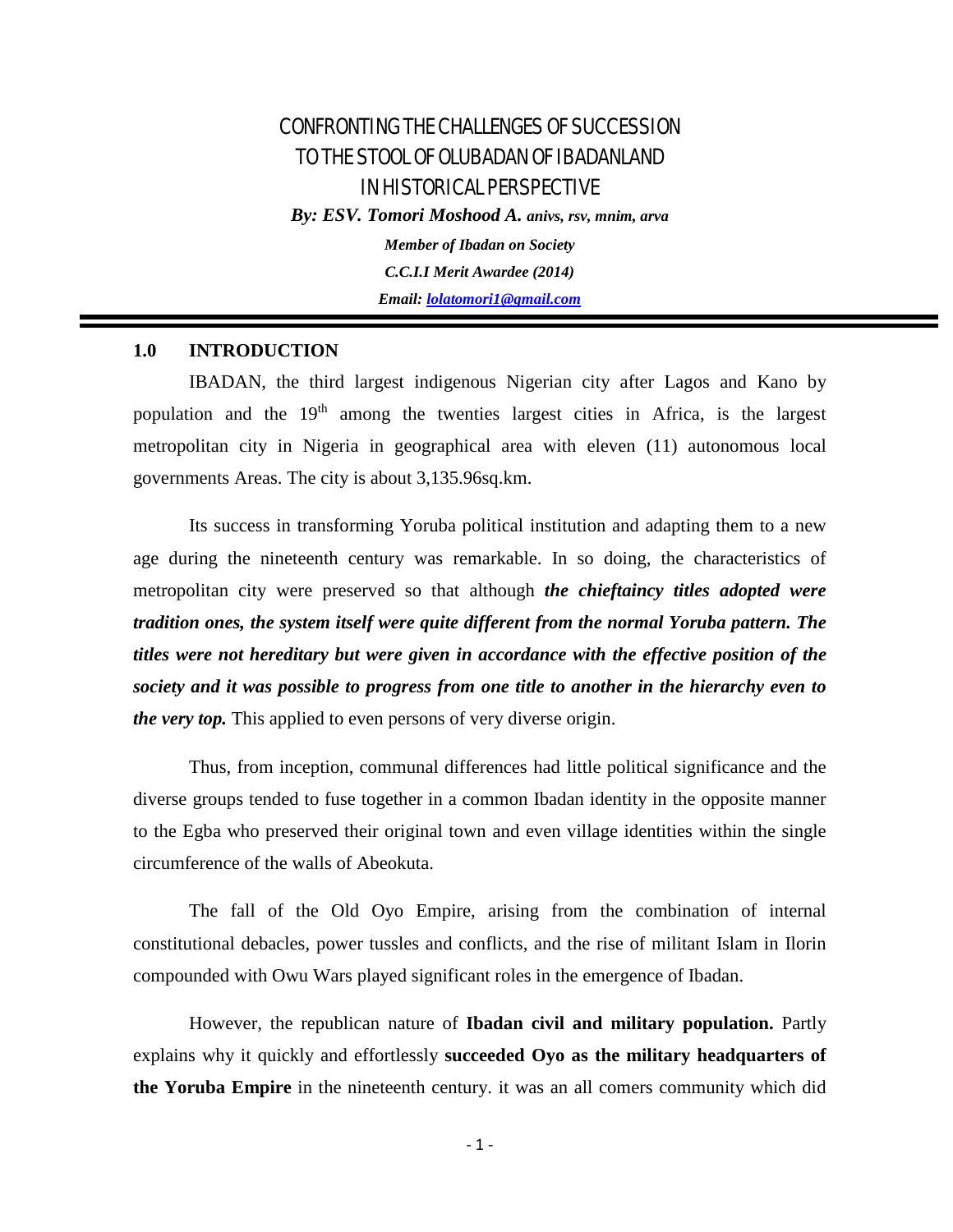not foreclose the participation of a pan-Yoruba community in its military service. This singular fact remains the basis of her cosmopolitan composition.

According to Emeritus Professor Bolanle Awe, by 1854, Ibadan had annexed the Ife town of Apomu, Ikire and Gbongan. In fact, by 1893, when the British had succeeded in colonizing Nigeria, **Ibadan warlords** were still lamenting their uncompleted campaigns to fully regain Ilorin from the invading Fulani.

At the close of the  $19<sup>th</sup>$  century, Ibadan had succeeded in replacing Oyo as the **imperial power** of the Yoruba country. The influence of Ibadan had been responsible for the continual migration and influx of peoples of diverse backgrounds into **metropolis** in more recent times. There has been no other West African town that has expanded as unilaterally as Ibadan had done during the  $20<sup>th</sup>$  century.

### **2.0 The Introduction of Republican Constitution**

In **1851,** power was divided and exercised by two major chieftaincy groups, **one civil** and **one military.** The civil group was created in **1851** when it had become necessary to relieve the **leading warriors** of duty of governing the town as well as fighting the wars of expansion. This **civil group of chiefs** was made up of two categories, the **Baale who were males** and the **Iyalode who were females.** All the **Baale chiefs were not members of any particular Ruling House.** Rather, they were all **veterans** and must have distinguished themselves in war.

### **(a) The Baale:**

The Baale and his subordinate chiefs were expected to be knowledgeable in **military history** and warfare, and above all they must be familiar with the foreign policies of every major Yoruba subgroup and their neighbors.

The Baale civil office holders were primary charged with administration of Ibadan. The Baale's the economic prosperity of the town and the maintenance of peace and security. To discharge his duties effectively, the Baale was assisted by a few other distinguished chiefs, all in the same **civil chieftaincy groups.** These were the **Otun, Osi, Ashipa, Ekerin, Baale,** etc. It should be noted that **all these chiefs were not empowered to make laws without the approval of the military chiefs.**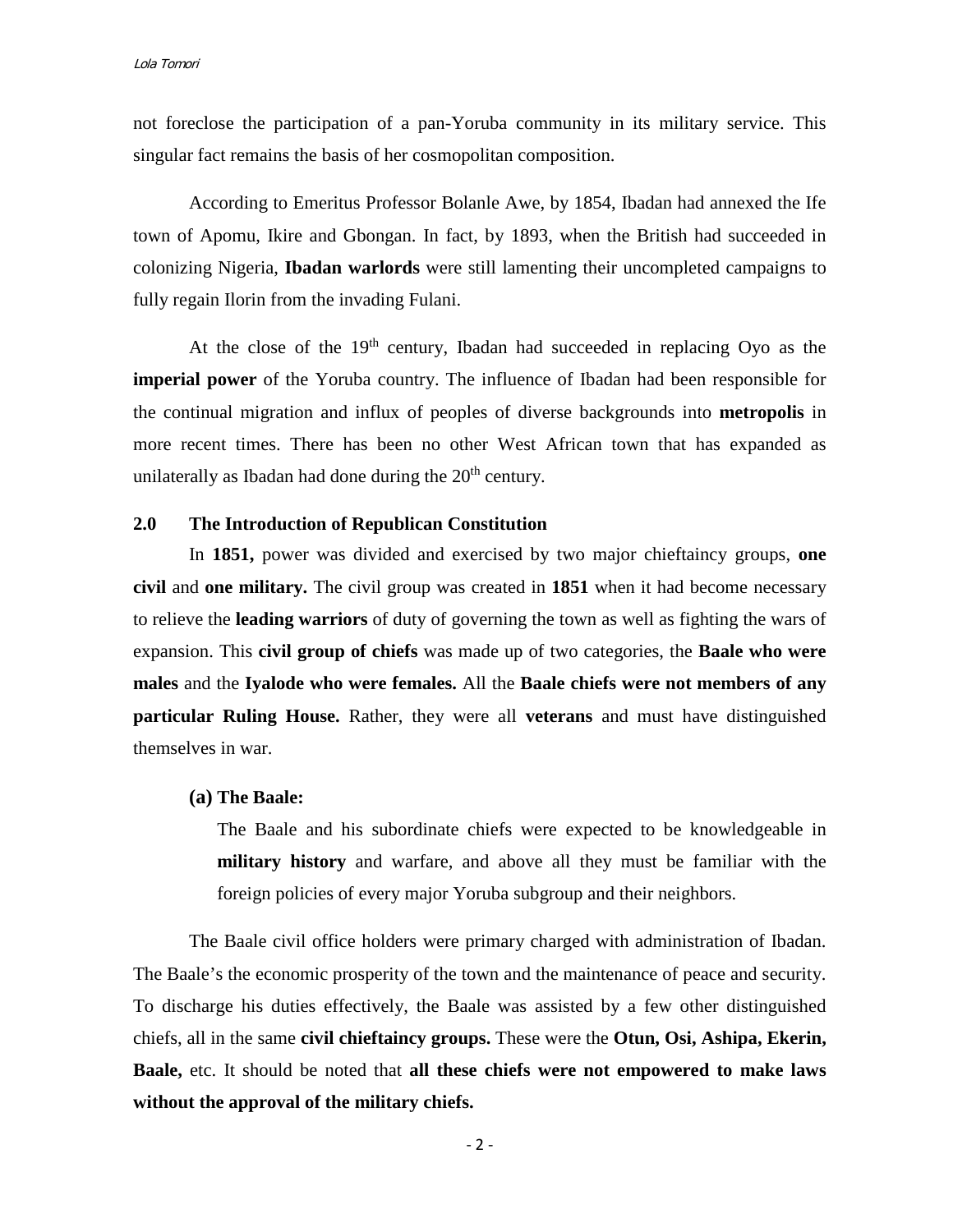#### **(b) The Iyalode chieftaincy category:**

Founded on revolutionary new values constitutional structures, both Ibadan and Abeokuta (Egba kingdom) produced a socio-political environment that allowed, astute, enterprising, wealthy women to assume roles male titled hierarchies and military rules.

In Ibadan and Abeokuta, new styles of governance, according to LaRay Denter of the Department of history, University of Ibadan (2000) and professor Toyin Falola (2012 pg. 125), **downplayed hereditary rights** in favour of **proven merit** based on **leadership** and, **entrepreneurial ability**, **wealth** and patriotism.

Successful war and trade leaders were appointed to **high military and civil office,** including some notable wealthy **female traders** who won acclaim because of their patriotic loyalty, their economic acumen, their financial support in state expansion and defense, and their community and state services.

Their power and authority rested on their control of immense trading and organizational networks, the acquisition of large personal followings, and their ability to extend substantial credit facilities to military leaders, and their generous gifts to their constituents. Madam Subuola was the first Iyalode of Ibadan appointed in **1851**

## **3.0 Composition of the Council of State (Igbimo Ilu)**

From **1851** when Baale Oyesile Olugbode took over the administration of the **third Ibadan**, in the exercise of power, the Baale was the **chief Executive.** According to Toyin Falola (1989) and as explained earlier, there were cases when the overall civil and military authorities were combined in one person (e.g. Are Oluyedun Afonja, Oluyole Iyanda, Ogunmola Orisagunna and Are Obadoke Latoosa), but when the power was separated between the Baale and the Balogun, then former was supposed to president meetings.

### **IGBIMO ILU (Council of State)**

Igbimo Ilu (the council of state) was the supreme organ of the state. Its membership was loose, because not all chiefs were members, any chiefs could be co-opted, and few could deliberate if the topic was very confidential and strategies. The **most permanent**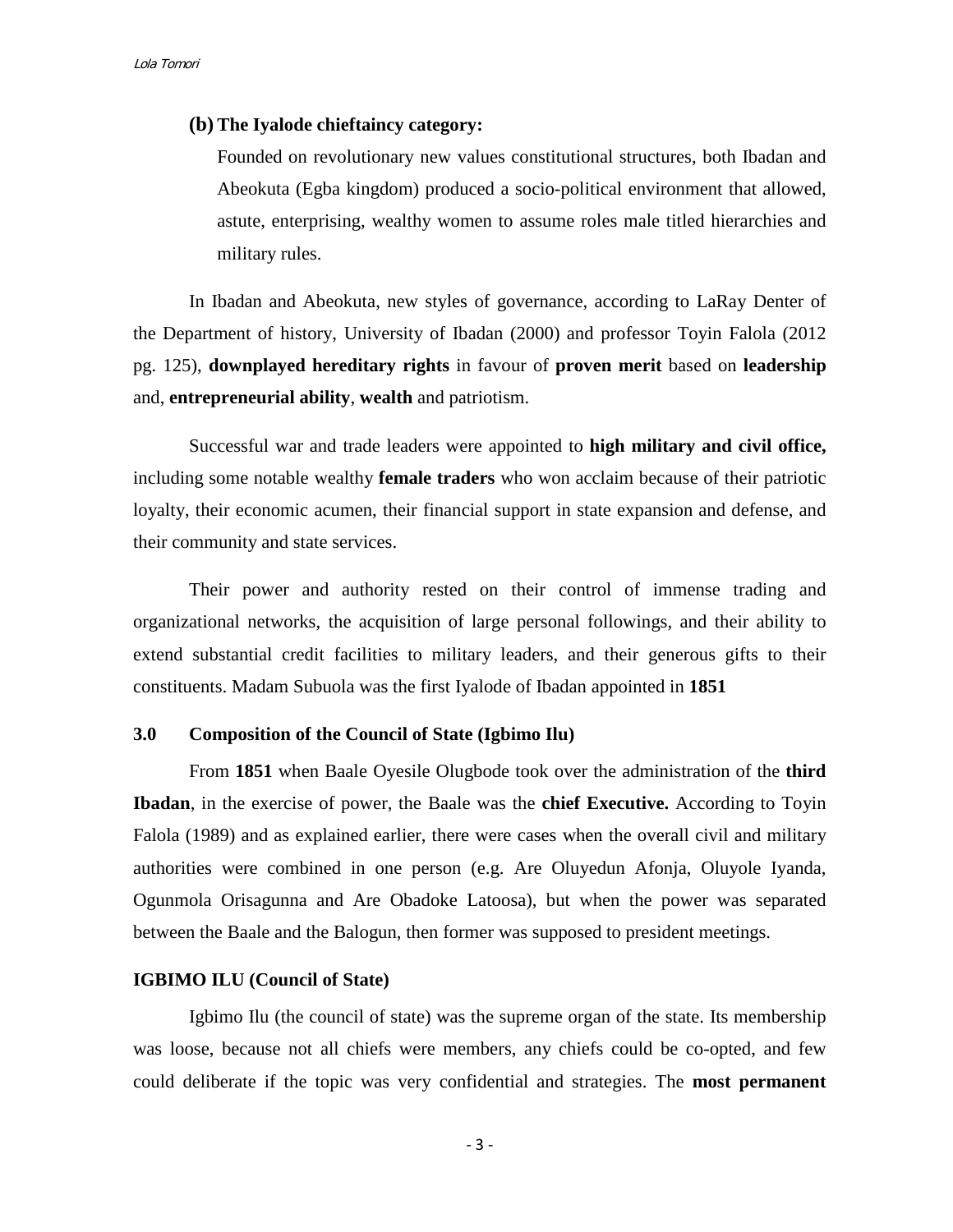**members** were the senior chiefs: the **Baale**, **Balogun**, **Seriki**, **Iyalode** and **the most senior six surbordinate chiefs** in the Baale and Balogun **"Lines".** The council's decisions on most issues were final.

Igbimo Ilu, part of Yoruba political organization, in practice showed that an **Oba** was not an absolute ruler likewise the Baale as the chief **Executive of Ibadan administration**. It is true that as the executive head of the government he exercised considerable powers, particularly over the common people. He could arrest, punish or even beheaded them without trial. But these were powers that he had to exercise sparingly and more with justification than without it.

In any event, according to Dr. J.A. Atanda (1980), the powers of the Oba or Baale were checked in many ways. To begin with, he did not rule his town or kingdom alone. The Oba or Baale did so together with a council known as **Igbimo.** In some places, the Igbimo had specific names they were called the **Oyo Mesi** in Oyo. The **Ilamuren** in Ijebu Ode, the Ogboni in Egba towns, the **Iwarefa** in Ife, Ijesa, Ekiti and Ondo towns. They are equally referred to as **Oba-in-Council, Osemawe-in council** in Ondo, **Ooni-In-Council, Baale-in council in Ibadan**.

The **Igbimo** of each town usually consisted of the most senior chiefs, according to Dr.J.A. Atanda (1980), who were themselves usually **representatives of certain lineages,**  that is, descent groups in the town bound together by strong family or kingship ties. But in some towns, such as those in Ijebu and Egba Kingdoms, these chiefs must also be members of the Osugbo or Ogboni cults.

Irrespective of the manner of composition the **Igbimo** was a body which the Oba or Baale had to consult. He could not make any laws or takes any decisions on maters fundamentally affecting the town without the concurrence of the **Igbimo.** If he did, or if he became an oppressive ruler in any other way, the consequences were usually grave.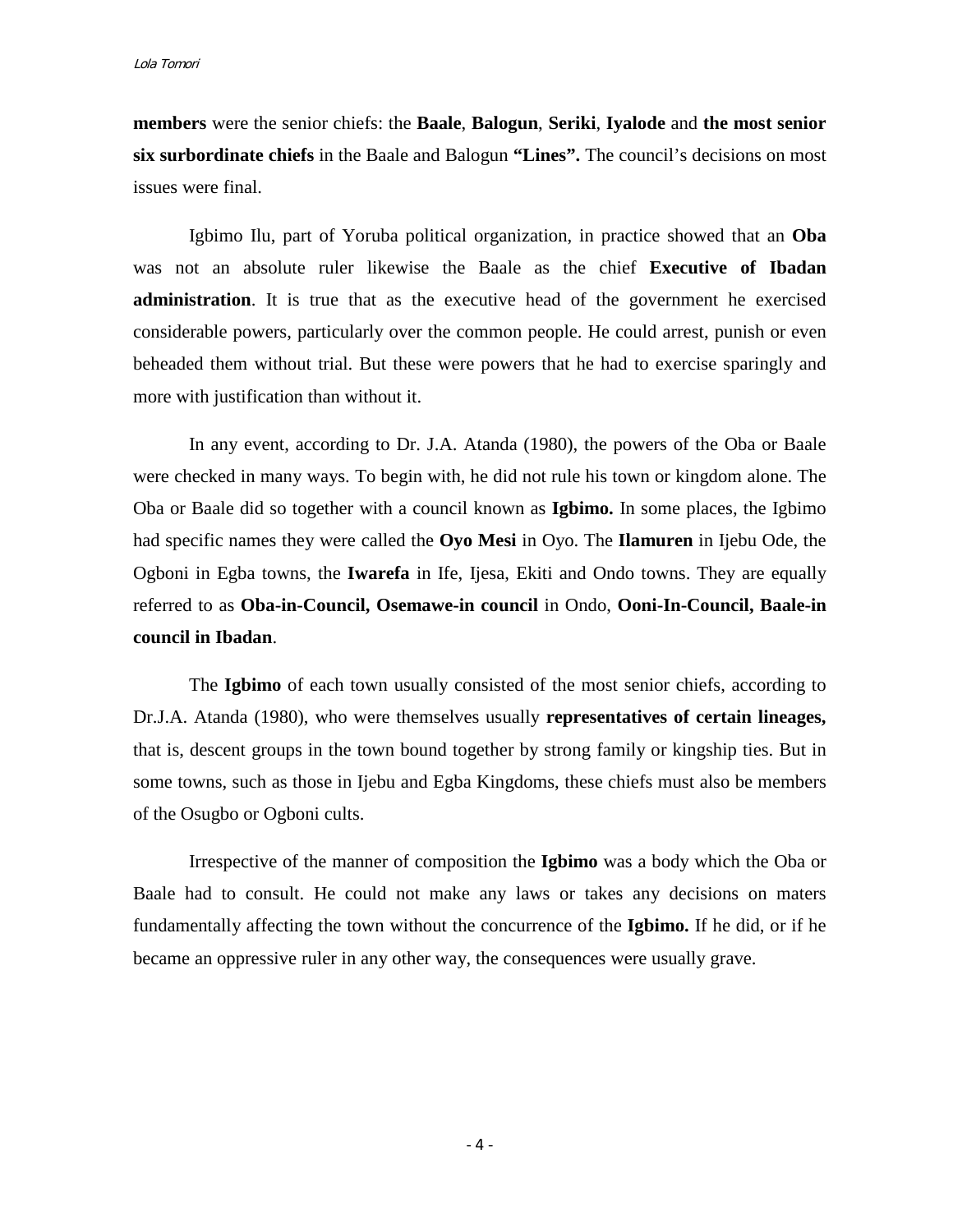#### **POST-WAR CONSTITUTIONAL CRISIS OVER PROMOTION OF CHIEFS**

The **Constitutional problem over the promotion** from the post of Balogun to that of the Baale. Before **1893, the Balogun was the heir apparent to the throne,** and became the Baale unless he declined. In fact, all the **heads** of the administration from **1851 to 1893** were from the Balogun Chieftaincy Line. The constitution was tampared with in **1893** when Balogun Akintola declined the office of Baale, thinking that the British would soon leave and he would be able to prove himself in the battle, like all his predecessors, himself in the battle, like all his predecessors. In other not to promote his junior above him, an **Otun Baale,** Osuntoki, was chosen, and this was the **first time the Otun** Baale had the opportunity to become Baale in 1895 after the death of Fijabi (1893-1895).

From 1895 until 1914, all Baale's held the title of Otun Baale prior to their appointments, and were generally opposed by the Baloguns who succeeded Balogun Akintola. The Balogun chiefs did not, however, give up the struggle to have an automatic promotion to the Baaleship. After Baale Irefin's death in **1914**, the struggle of the Balogun Chiefs materialized as one of them (situ, the son of Aare Latosa) was made the Baale in the same year (1914-1905).

Other major changes was as a result of rate of interference by the colonial administration which meddled in disputes among the chiefs and became active in the selection, promotion, and deposition of chiefs, especially from **1907** onward, when the British Residents, Captain Elgee (1903-1913) asked Baale Opadare to resign his appointment. The Colonial administration co-opted the Alaafin of Oyo in the Selection of candidates for promotion, particularly, Lawani and his son who succeeded him, Ladigbolu.

### **THE CREATION OF OYO PROVINCE AND SUBJUGATION OF IBADAN**

By **1914,** Oyo Province was created. It was the largest in southern Nigeria covering a land area of 14,381 square miles **with a population estimated in 1921 at 1:116,446.** First the headquarters was transferred from Ibadan to Oyo, even when it was clear that the former made it a more suitable place. Consequently, the province previously called Ibadan province assumed the name of Oyo province (Dr. J.A. Atanda, 1979; Toyin Falola, 1989).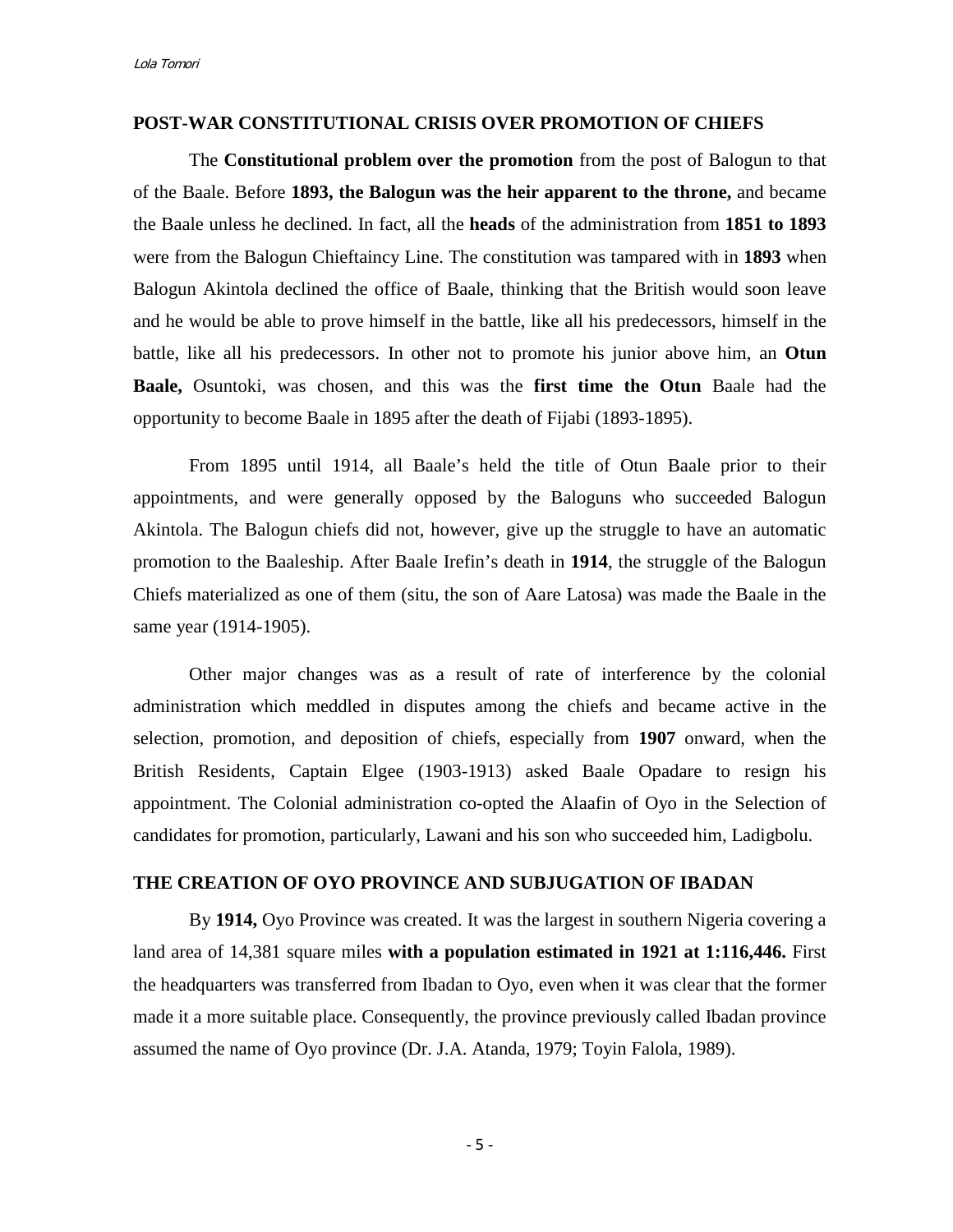The province covered Oyo, Ibadan, Ila, Ilesa, and Ife territories, all grouped into the three Divisions of **Ife, Oyo and Ibadan.** All these areas were areas which Captain Ross believed were under the power and authority of the Alaafin.The **Ibadan Division** had **ten Districts** (Iwo, Ikire, Lanlate, Eruwa, Ede, Osogbo, Okuku, Ikirun, Igboora and Ibadan) and covered an area of **4,398 miles**.Ibadan was the largest, with a population estimate of **138,460** and a **"farm population"** (I.e. those who lived in its villages) of **106,389. Its Baale was was also the paramount chief,** though he and other chiefs in the division must owe allegiance to the alaafin (Toyin Falola, 1989).

### **BREAK-UP OF THE NEW OYO EMPIRE:**

By the **1930s,** the powers exercised by paramount chiefs had begun to cause resentment and there were agitations to curb them. The **Aba Riots** in Eastern Nigeria in **1929** had also generated the discussion for a country-wide reform. There were also agitations for reform from educated elements in Yorubaland who had been barred from local government. Governor Donald Cameron who assumed office in Lagos in **1931**was sympathetic towards agitation for reform. Thus, the organization carried out in the **1930s**  broke the power of **paramount rulers as sole native authorities** and widened the base of local government.

In **April 1934,** a new **Ibadan Native Authority** independent of Oyo, was constituted while Oyo was opposed to this, Ibadan welcomed the change with the deepest satisfaction. In the same year, the headquarters of the province was transferred to Ibadan where it remained until **1938** when it had its status enhanced to that of the headquarters of the Chief Commissioner, Western Province.

All these changes, particularly those of **1934,** put an end to the power of the Alaafin as the paramount ruler over Ibadan. And inspite of the opposition by the Oyo progressive Union, **the era of the Oyo Empire was over,** and was never revived after **1934**. What followed were the re-organizations of the Native Authorities, and every, no matter how small, struggled to become autonomous.

The immediate changes were that the Alaafin only had the Oyo Division to control. Ibadan, Ile-Ife, Ilesa and Ila became autonomous.

- 6 -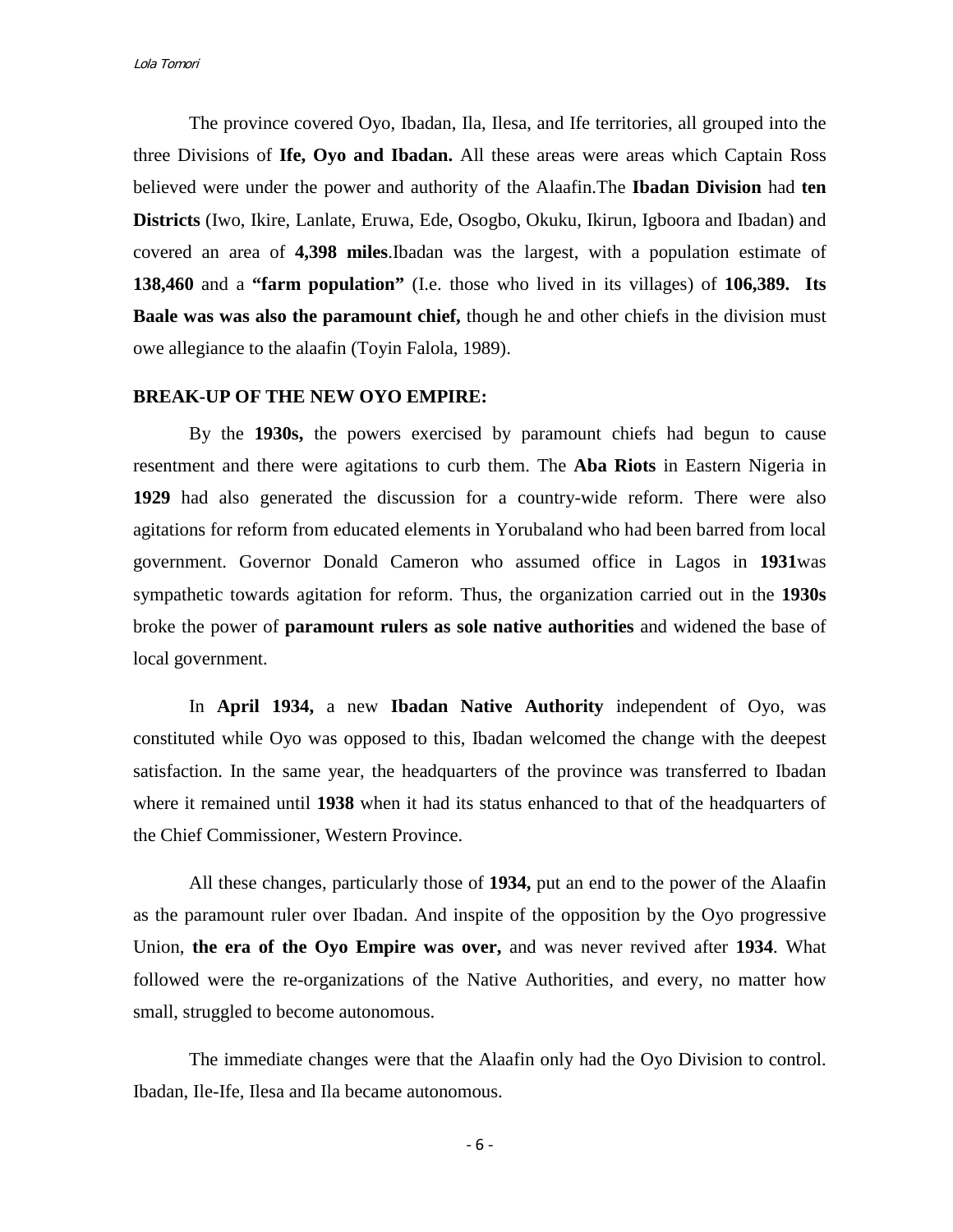#### **Why Ibadan changed its title from Baale of Olubadan.**

The civil wars of the nineteenth century produced a far-reaching and lasting modification of Yoruba traditional governmental structure. That structure was one in which a town had a single **head-chief** called an **Oba** (or **Baale**) in the case of **uncrowned** heads) assisted by a council of state (Dr. J.A. Atanda 1980).

In **1904,** Ibadan had jurisdiction over some eighty six (86) tributary towns, where, Ibadan chiefs were overlords and gazettes as **"Yorubaland Jurisdiction Ordinance 1904 "signed by Baale Mosaderin of Ibadan and his chiefs** on the one hand, and Charles Herbert Harley Moseley, CMG, Acting Governor of the Cooney of Lagos on behalf of the British Monarch, His Most Excellent Majesty, King Edward VII on the other. There were **sixteen (16) crowned Obas** and seventy (70) Baales. Mostly in Osun Division including Iwo, Ejigbo and Osogbo etc. However, the Ooni got the erstwhile Ife.

The **nine chiefs and Obas** constituted the Council. They could bring to Council **advisers** of their chose, and some chose educated men. Council meetings were held at Mapo Hall in Ibadan, and discussions general centered on the affairs of the Divisions.

However, a permanent source of trouble was that the **Obas and Chiefs** regarded the administration of the Division as a **federal system** in which the Olubadan should not be allowed to enjoy the status of Alaafin before 1934. Int 1938 Oluwo made it clear that he was subordinate to the Olubadan, and this generated hostility between the two. The crisis came into the open in the same year at Ile-Ife during the **Conference of Obas and Chiefs. the Oluwo wa not invited, and he was humiliated for attending** since no place was reserved for him. The Olubadan, Oba Alesinloye had the support of British Administrators. However, these Obas were allowed not to prostrate for Olubadan again (Toyin Falola, 1989).

Earlier on, Ibadan Chiefs had responded to the **1934 reform** as Oliver Twist would do. What became their second major wanted to change the Olubadan which carried with it the aura of an Oba and not that of a village head. The request was granted in October and gazette on the 29<sup>th</sup> of the same month, 1936. The notice, according to Toyin Falola (1989) in the gazette did not fail to recognize the opposition to the change by the Alaafin Ladigbolu I of Oyo.

- 7 -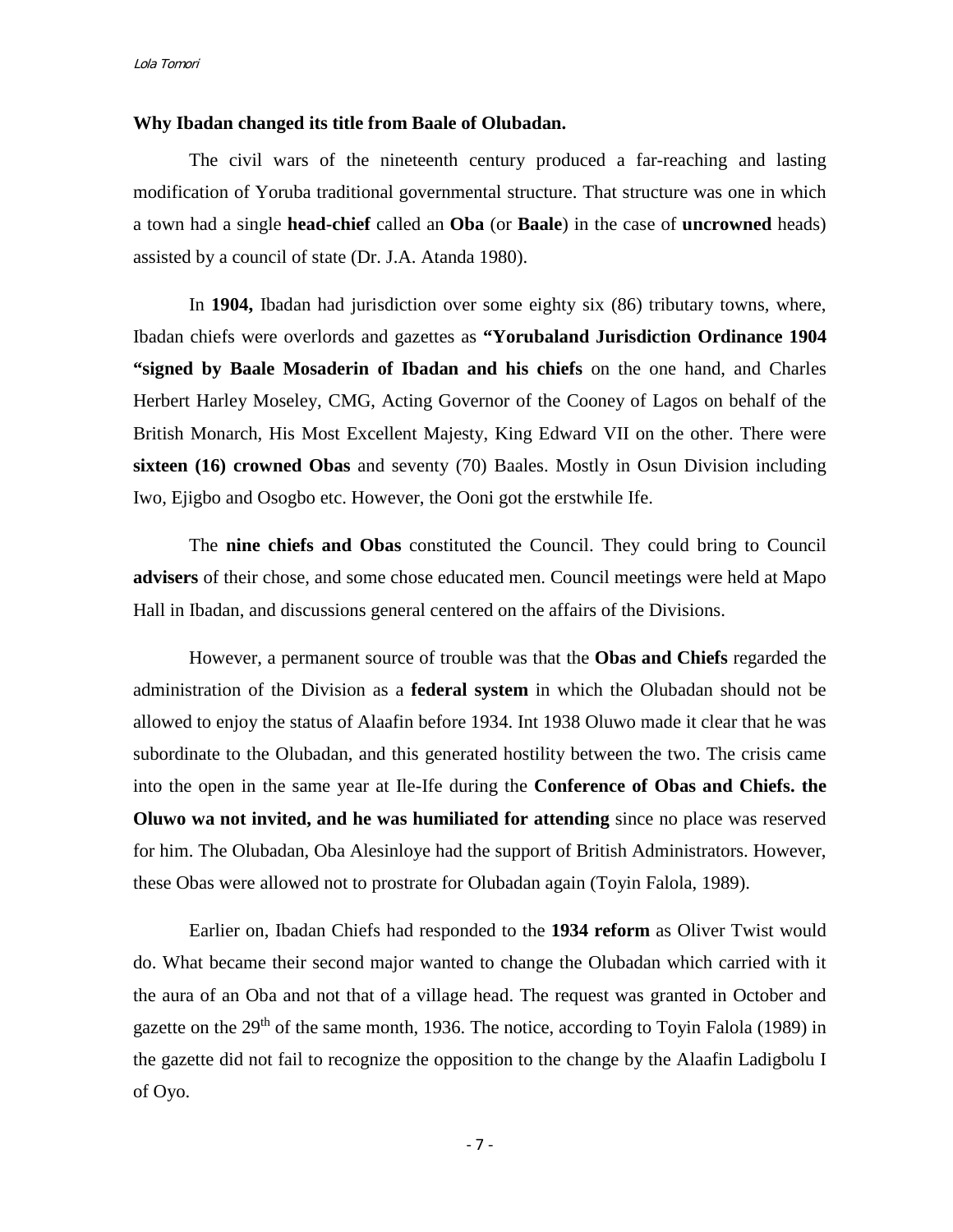### **ORDER OF SUCCESSION IN OLUBADAN CHIEFTAINCY SYSTEM**

For purposes of regulating chieftaincy to the stool of the OLUBADAN, **Ibadan Native authority (INA) made a Declaration of native Law and custom on 19th august 1946,** based on the appeal made by the then **reigning Olubadan, Oyetunde I.** the declaration was amended in on  $16<sup>th</sup>$  January, 1950 to cater for succession to other traditional offices left out in the **1946 Declaration** specially as regards other chiefs. The amended Declaration stated 'thus:

*"Appointment of chiefs other than the Olubadan shall be effected by automatic promotion of the Chief next in seniority in either the Olubadan or Balogun line of Chiefs."*

Finally*,* the chieftaincy Committee of Ibadan District Council (IDC), designated by an Western Region Notice as the competent council, made another Declaration, on **8th august 1959.** The Declaration, which superseded that of **1949** and its **1950 Amendment** with respect to the Olubadan, was signed by its chairman and secretary, I.B Akinyele and William A. Warren respectively. It was subsequently approved by the Minister of the local Government, D.S. Adegbenro on **7th October, 1959** and registered by permanent Secretary, Ministry of Local Government on **28th October, 1959.**

# **DECLARATION MADE UNDER SECTION4 (3) OF THE CHIEFS LAW, 1957 OF THE CUSTOMARY LAW REGULATING THE SELECTION TO THE OLUBADAN OF IBADAN CHIEFTAINCY**

- (i) Succession to the **stool of the Olubadan** shall be in **strict rotation** between the following major Chieftaincy Lines:
	- **The Olubadan Lines**
	- **The Balogun Lines**
- (ii) The order of rotation in which the respective Chieftaincy Lines are entitled to provide candidates to fill successive vacancies in the chieftaincy shall be:
	- **(a) The Olubadan Line**
	- (b) **The Balogun Line** (present ruling chieftaincy lines)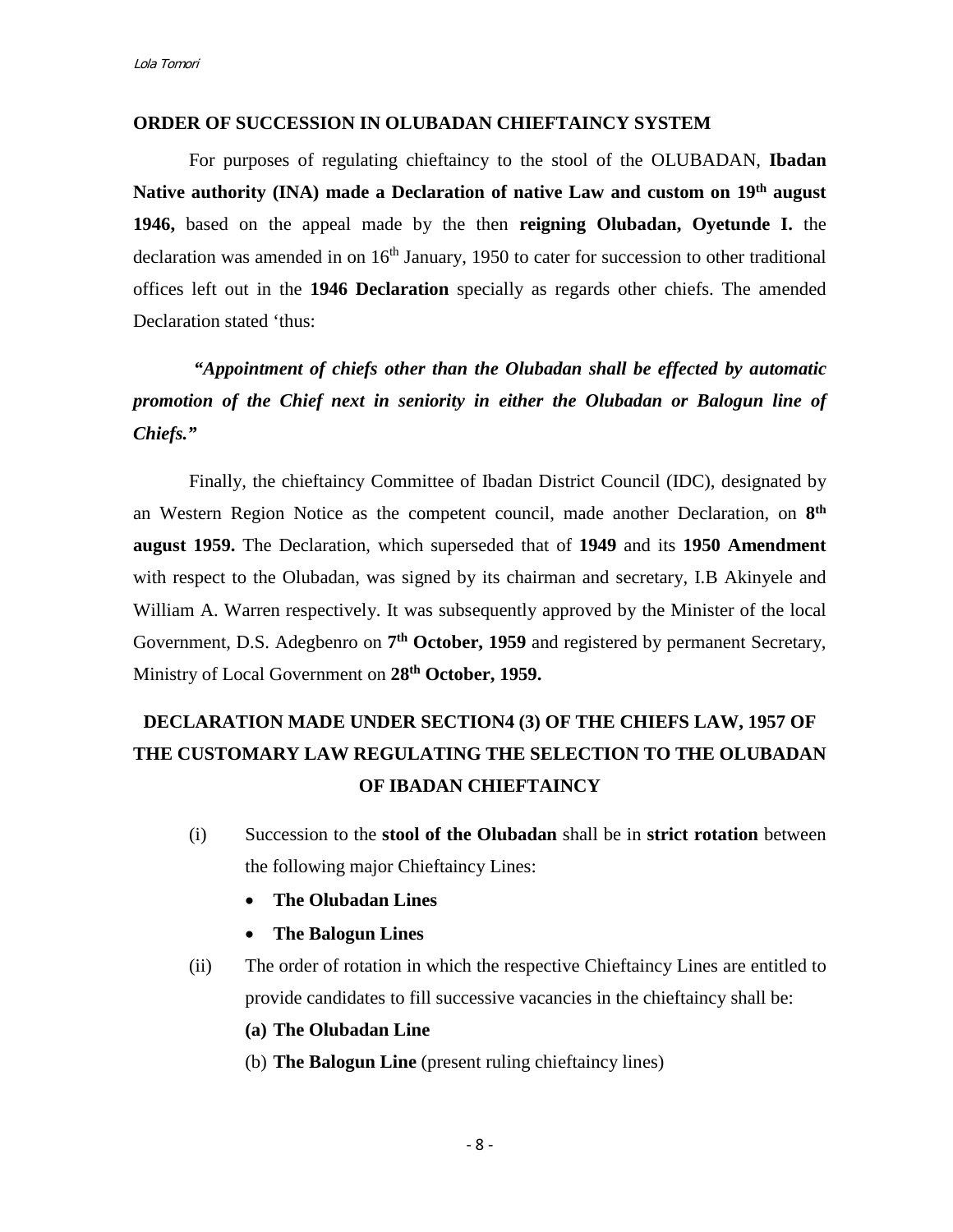(iii) There are **eleven kingmakers** as under: Otun Olubadan The Balogun Osi Olubadan Otun Balogun Ashipa Olubadan Osi Balogun Ekerin Olubadan Ashipa Balogun The Iyalode Ekerin Balogun Sekiri

### (iv) **Nomination of a Candidate to be Olubadan:**

The person who may be **proposed as candidate** by the Line whose turn it is to fill a vacancy in the office of Olubadan shall be the most Senior Chief in that Line. Provided that the most Senior Chief in that Line may be superseded by a Junior Chief if such Senior Chief is found to be disqualified as a candidate under the provisions of section  $10(2)$  of the Chiefs Law, 1957.

And further provided that:

- (a) The field of selection for the purpose of the forgoing provision shall **not extend** beyond the Ekerin Oluabadan on the Olubadan Line and the Ekerin Balogun on the Balogun Line;
- **(b)** Any Chief from any of those embraced in provision **(a) found guilty by a meeting of the Chiefs** who are traditional members of the council (at which the **nominated candidate** shall not be present) of disregard of, or disrespect to the position of authority of Olubadan, or of a Senior or Chief under Native Law and Custom may not be eligible for nomination.

Disregard or disrespect shall mean acts of contumely obeisance and flouting of superior customary authority, the brackets are mine.

### (v) **The Method of Selection is as follows**

• The Line whose turn it is to present a Candidate shall nominate a candidate for the Chieftaincy **at a meeting of the kingmaker** to be summoned by the most senior Chief of the Chieftaincy Line not presenting the candidate.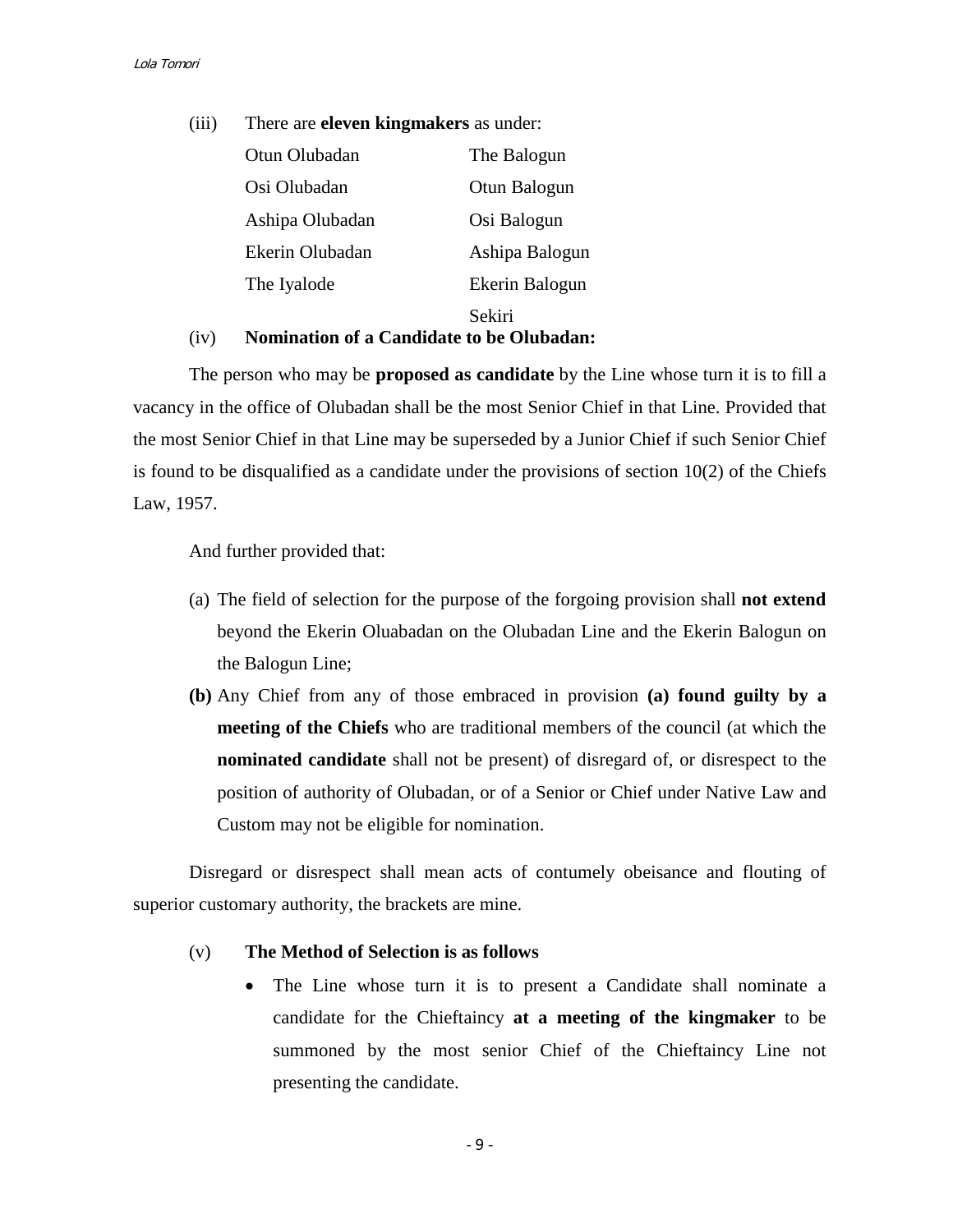- The Kingmakers shall, if satisfied as to the candidate a right of succession, declare him appointed.
- Provided that should a dispute arise among the line presenting the candidate, the majority decision of the kingmakers shall be final.

Made by the **Chieftaincy Committee** of the Ibadan District Council, which has been designated as the competent Council by Western Region Legal Notice No. 22 of 1959, and signed by the Chairman and Secretary of the Committee this  $8<sup>th</sup>$  of August 1959.

> **SGD. I.B. AKINYELE** Chairman, Chieftaincy Committee Ibadan District Council

> **SGD. WILLIAM A. WARREN**  Secretary, Chieftaincy Committee Ibadan District Council

### **HISTORICAL REVIEW OF CHIEFTAINCY DECLARATION**

- (a) **1974,** the **military government of Western states instituted a commission of Enquiry** to review the Chieftaincy Declaration and its recommendations were adopted and changes affected.
- (b) In **1976,** there was the Adenekan Ademola Judicial commission of Enquiry. It made recommendations which the then military Government accepted and changes effected in **1981.**
- (c) **Governor Kolapo Ishola set** up the **Oloko Commission of Enquiry on** April 1<sup>st</sup> 1993 to review the chieftaincy Declaration all over Oyo state by virtue of the power conferred on the Government of Oyo state by section 25 of Chiefs Law.

The Central Council of Ibadan Indigene C.C.I.I. under Chief O.O Bello as National President responded by setting up a committee headed by the late Engr. Lere Adigun (Sahara Engineers) and Esv. Lola Tomori as the secretary. The REPORT was admitted and was later presented to Olubadan-In-Council at Idi-Aro residence of Oba Asanike.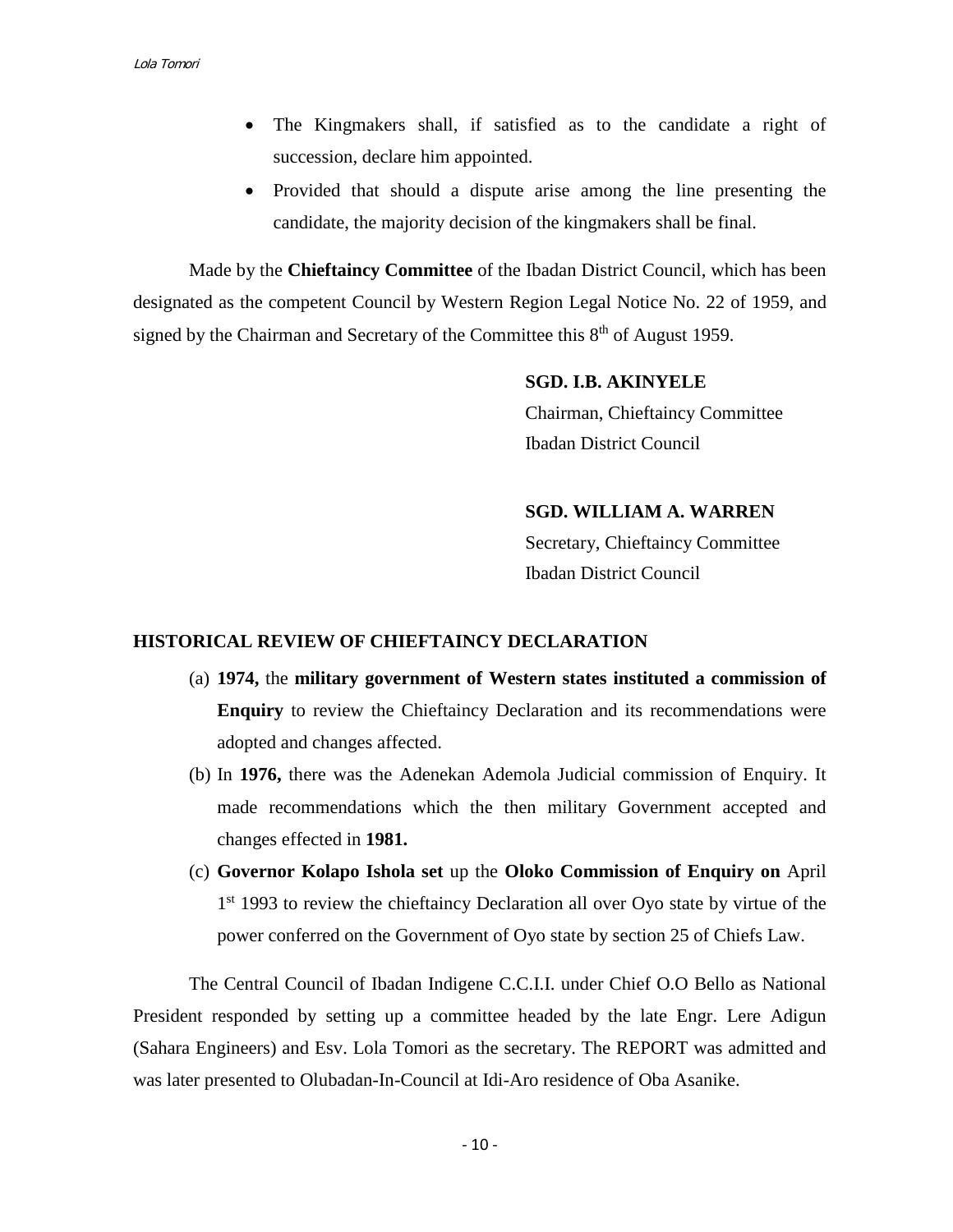Lola Tomori

The recommendations were accepted by Governor Lam Adesina led government of Oyo State. **The effect is that all the eleven (11) High Chiefs were recognized under the Chiefs Law, Cap. 21**

(d) Governor Abiola Ajimobi also set up the Justice O.A. Boade Commission of Enquiry deriving his power from sections 10 and 25 and Cap 28 of the Oyo State Chieftaincy Law 2000. In fact Governor Lam Adeshina reviewed all Oyo state laws including the Tenement Rate Law now Cap. 160 Laws of Oyo state and the Local government Law which was implemented by Governor Abiola Ajimobi which gave birth to LCDAs.

According to the publication the Nigerian Tribune of Monday, 19 June, 2017, Ibadan United in Diaspora maintained that section 25 (1) gives power to the Governor to set up an enquiry which may consider necessary or desirable to any of the purposes of part II and III of the law, which includes the power to make review, or amend a Declaration.

Even, with due respect to the judgment of Olajumoke Atiki of Oyo State High Court on January 19, 2018 that wearing of Beaded crown was outside the provisions of sections 10, 12, 25 to me is faulty.

- Governor Alao Alakia elevated Baale of Ilora to a Beaded crown wearing Oba and he was installed by Alaafin of Oyo; Oba Adeyemi III.
- Baale Aale of Oke-Elerin in Ogbomoso was equally elevated by Governor Alao Akala while we now have three (3) Imperial Majesties.
- Many upgraded Baales outside Ibadan in Oke-Ogun and Ibarapa had been crowned by Alaafin Adeyemi III in recent time and Soun Ogbomoso!
- Oyo State Government in its publication signed by Mr. Dele Adigun, SSG on 23rd November, 2005 said it has upgraded some chieftaincies in the state and such classified chieftaincies to **Paramount, First class, Second class and Third class.**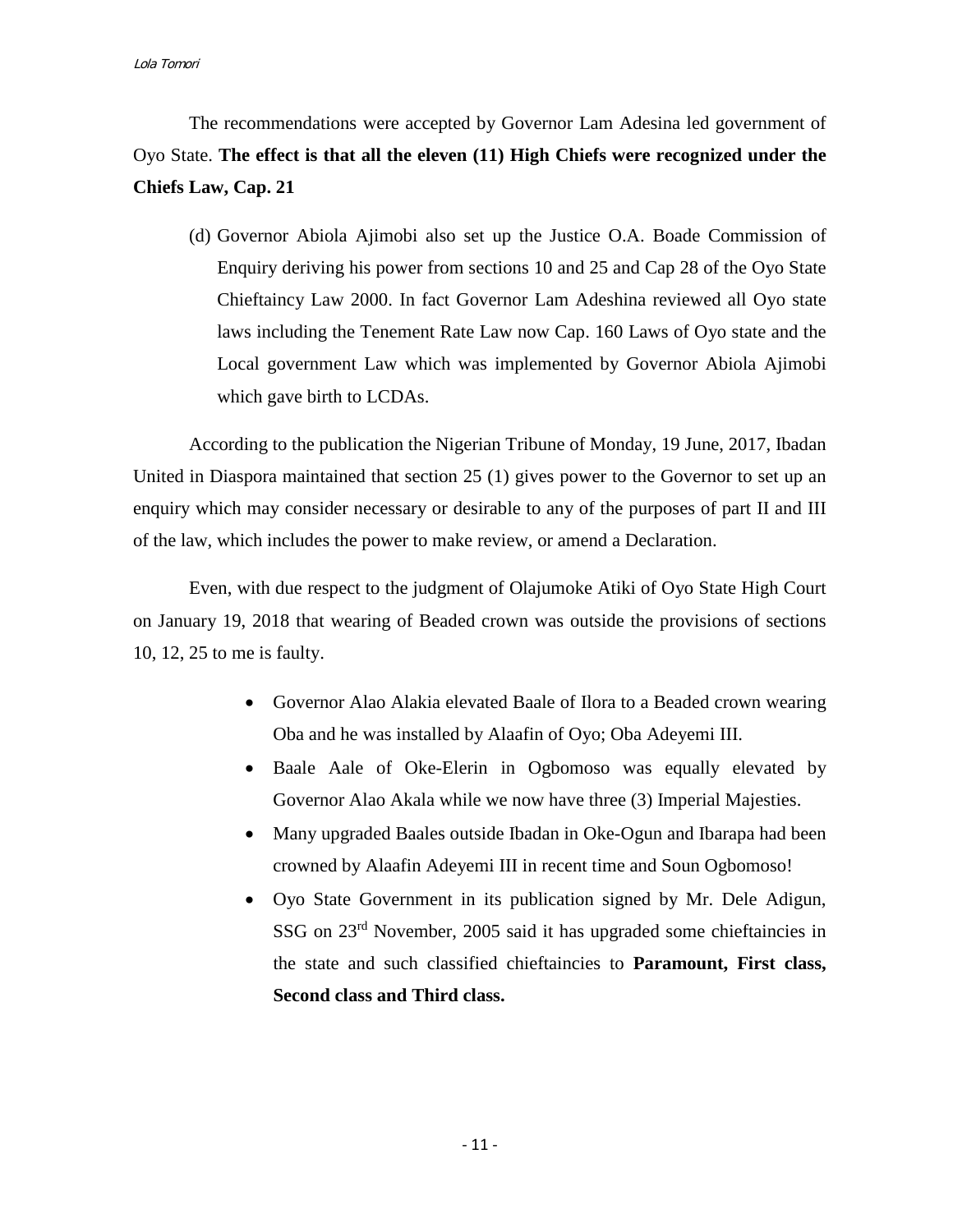# **PART II (RECOGNIZED) CHIEFTAINCIES IN IBADANLAND:**

| S/NO.            | <b>Local Government</b>          | <b>Traditional Rulers</b>     |
|------------------|----------------------------------|-------------------------------|
| 1.               | <b>Akinyele Local Government</b> | Ashipa Balogun of Ibadanland  |
|                  |                                  | Onijaye of Ijaiye             |
|                  |                                  | Oniroko of Iroko              |
|                  |                                  | Onikereku of Ikereku          |
| 2.               | Egbeda Local Government          | Ekarun Balogun of Ibadanland  |
|                  |                                  | <b>Baale Erunmu</b>           |
|                  |                                  | Baale Egbeda                  |
|                  |                                  | <b>Baale Awaiye</b>           |
| 3.               | <b>Ibadan North Local</b>        | Osi Balogun of Ibadanland     |
|                  | Government                       |                               |
| $\overline{4}$ . | <b>Ibadan North East Local</b>   | Balogun of Ibadanland         |
|                  | Government                       |                               |
| 5.               | <b>Ibadan North West Local</b>   | Ashipa Olubadan               |
|                  | Government                       |                               |
| 6.               | <b>Ibadan South East Local</b>   | Olubadan of Ibadanland        |
|                  | Government                       | Otun Olubadan of Ibadanland   |
|                  |                                  | The Iyalode of Ibadanland     |
|                  |                                  | Abese Olubadan of Ibadanland  |
| 7.               | <b>Ido Local Government</b>      | Ekerin Balogun of Ibadanland  |
|                  |                                  | Onido of Ido                  |
|                  |                                  | Olomi of Omi-Adio             |
|                  |                                  | Alakufo of AKufo              |
|                  |                                  | Baale of Apete                |
| 8.               | <b>Oluyole Local Government</b>  | Ekerin Olubadan of Ibadanland |
|                  |                                  | Baale Abanla                  |
|                  |                                  | <b>Baale Latunde</b>          |
|                  |                                  | Baale Idi-Ayunre              |
| 9.               | <b>Ona-Ara Local Government</b>  | Otun Balogun of Ibadanland    |
|                  |                                  | <b>Baale Araromi</b>          |
|                  |                                  | Baale Akanran                 |
| 10.              | <b>Ibadan South West Local</b>   | None                          |
|                  | Government                       |                               |
| 11.              | Lagelu Local Government          | Ekarun Olubadan of Ibadanland |
|                  |                                  | <b>Baale Lalupon</b>          |
|                  |                                  | <b>Baale Lagun</b>            |
|                  |                                  | <b>Baale Ofatedo</b>          |
|                  |                                  | Baale Ejioku                  |
|                  |                                  | Baale Ile-Igbon               |

# **(The Chiefs Law-Cap. 21 Order, 1998)**

*Note: All recognized Mogajis and Baales in the Metropolis has been deleted and* 

*should be replaced by those Cheifs in the two Lines below the High Chief to Jagun*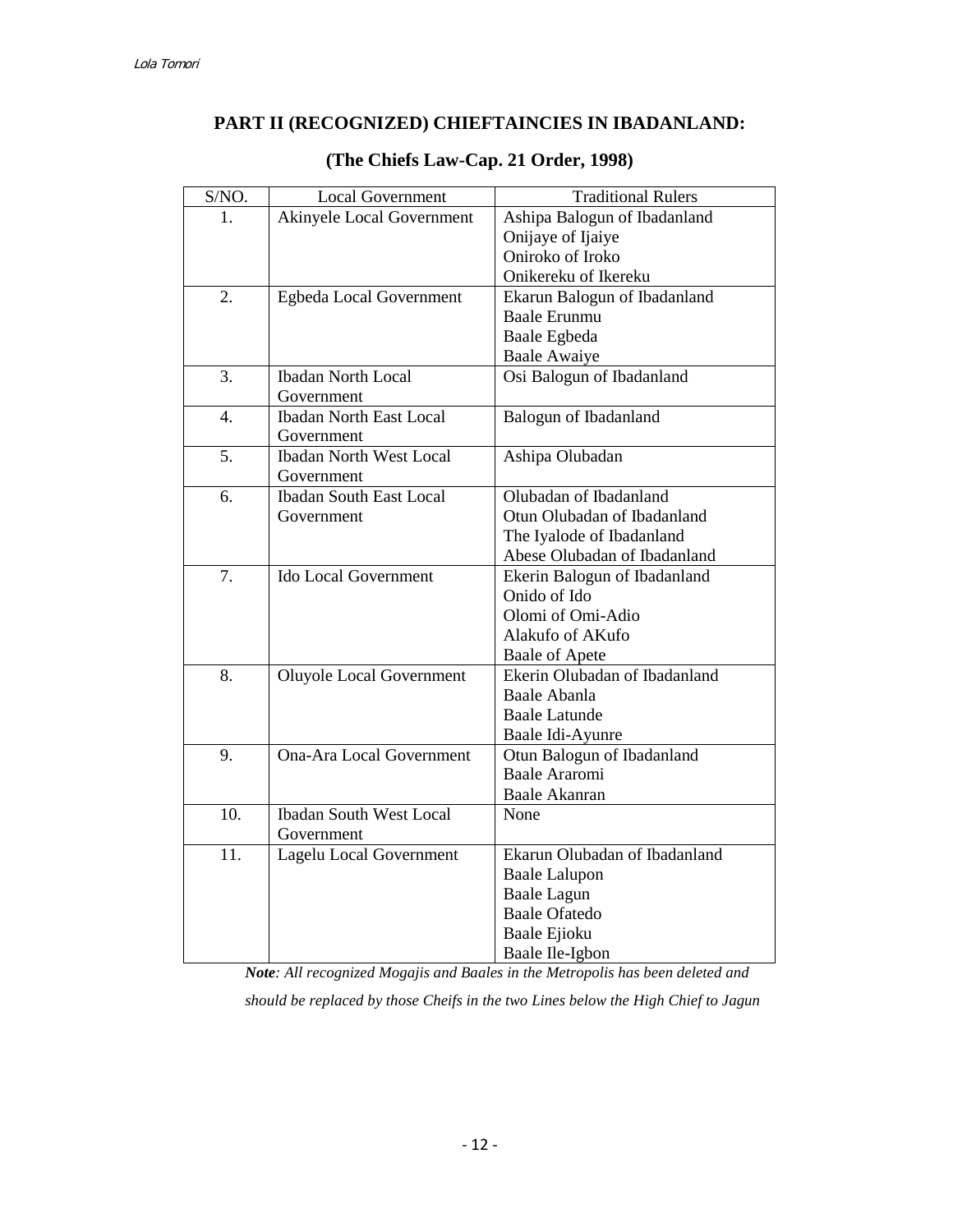

# **THE SENIORITY LIST OF OLUBADAN CHIEFTAINCY**

- 12. Asajub Olubadan 13. Asaju Olubadan 13. Ayingun Olubadan 14. Ayingun Olubadan 14. Are-Ago Olubadan 15. Are-Ago Balogun 15. Lagunna Olubadan 16. Lagunna Balogun 16. Oota Olubadan 17. Oota Balogun 17. Aregbe-Omo Olubadan 18. Aregbe-Omo Balogun 18. Gbonka-Oluabadan 19. Gbonka Baogun 19. Are- Onibon Olubadan 20. Are-Onibin Balogun 20. Bada Olubadan 21. Bada Olubadan 21. Ajia Olubadan 22. Ajia Balogun
- 22. Jagun Olubadan 23. Jagun Balogun
- 
- 
- 
- 
- 
- -
- 
- 
- 
-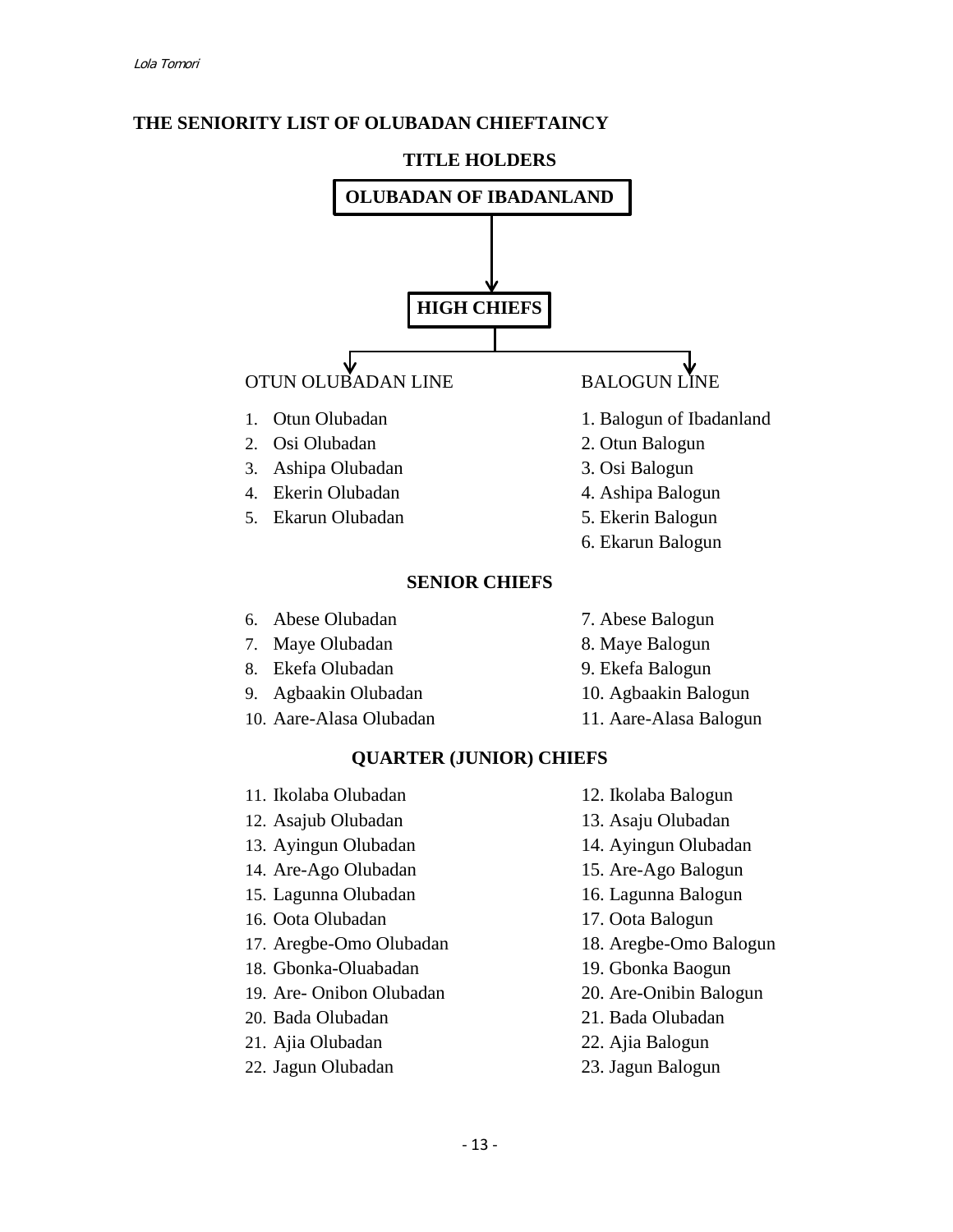### **UPGRADING OF BAALES TO OBASHIP STATUS**

The Oyo State of Nigeria, **Cap. 28** which derived his Origin from **Cap.19** and later **Cap. 21** covers only three classes of chieftaincies, namely:

- **(i) Recognized Ruling House,** e.g. Erunmu, Lalupon, Irioko etc.
- **(ii) Recognized Non-Ruling House,**(Olubadan), and
- **(iii) Minor Chieftaincies –** part III Mogajis

According to Governor (Dr.) Omololu Olunloyo, there is a standard administrative **three-part** template for analyzing chieftaincy Law of Oyo State. The three Stages are as follows:

- (a) Nomination
- (b) Appointment
- (c) Approval

### **(a) PART II (Recognized) Chieftaincies**

As part II (Recognized) Oba/Chief is concerned, **nomination** is by a **ruling house** or otherwise by a body so defined (e.g. Olubadan-In-Council) as in the Olubadan case. **Appointment** is vested in the kingmakers and **Approval** is by Government or the Executive Governor of the State.

In the case of **Part III (coronet) Obas** in Ibadanland, the appointment of a **coronet Oba** is governed by the procedure enumerated above the granting of award of coronet is the prerogative Of the **Paramount Ruler (Olubadan)** who as **President of Ibadan Traditional Council,** will present such request by a Baale to the **Olubadan-In-Council for approval of the Kingmakers** before passing it to the State Council of Obas and Chiefs through the Governor. After the consent of the Council of Obas and Chiefs, the Executive Governor of the State will give his consent **before the formal appointment, installation/award** of the coronet by the Paramount Ruler (Olubadan)

### **(b) MINOR CHIEFS (Part III Unrecognized) Chiefs**

A minor chief is a chief other than a recognized chief and is governed by part III of the chiefs Law cap. 28 Laws of Oyo State, 200. These Chiefs include mogajis and Olubadan Chiefs on both Otun Olubadan and Baogun Lines who are below high Chiefs in Ibadanland.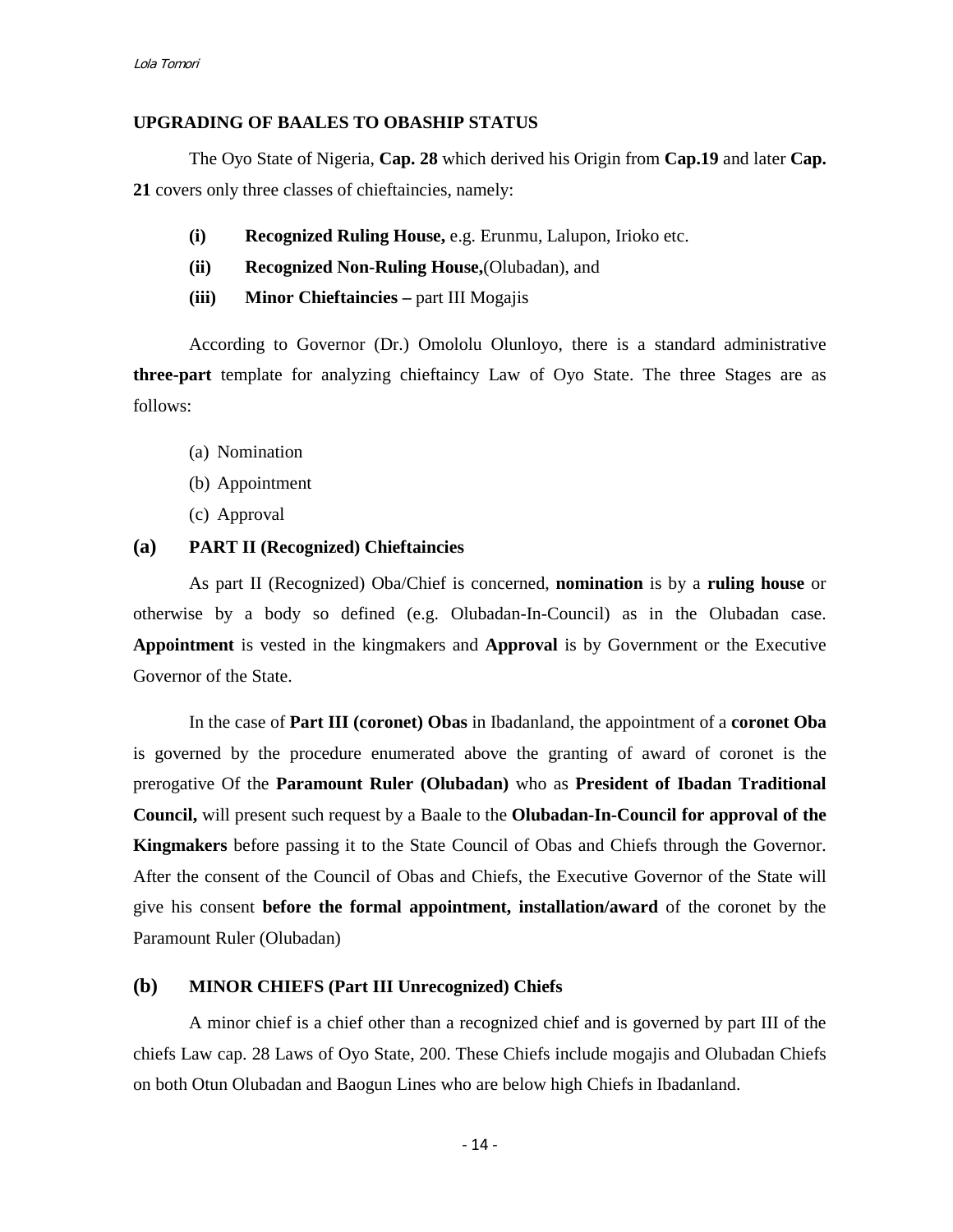# **CHIEFTAINCY DECLARATION UNDER THE AUTHORITY OF OLUBADAN OF IBADANLAND**

The chieftaincy declarations of some Baales under the authority of Olubadan (as Prescribed Authority), still extant, were made for the following **hereditary ruling** houses where there is conflict, in some cases, between the traditional custom of the people and the popular demand of the inhabitants of each town.

- 1. Baale of Lagun (one ruling house; Alli-Iwo)
- 2. Baale of Lalupon (two ruling houses)
- 3. Olofa of Offa-Igbo (one ruling house, Fajobi)
- 4. Baale of Erummu (one rulling house; Sobikan)
- 5. Onido of Ido (one ruling house; Agura)
- 6. Baale of Omi-Adio (one ruling house; Osundina)
- 7. Oniroko of Iroko (one ruling house;Opeola)
- 8. Onikereku of Ikereku (one ruling house Akinpelu)
- 9. Onijaye of Ijaiye (one ruling house; Onijaiye Family)

# **APPROVAL OF APPOINTMENT OF BEADED CROWN AND CORONET WEARING OBAS OF 29TH MARCH 2018**

According to Oyo State of Nigeria Gazette No3, Vol. 43 of 29<sup>th</sup> march, 2018.

- 1) Crown wearing Obas in Ibadanland are the (10) high chiefs in Ibadan excluding high Chief Rasidi Ladoja, the Osi Olubadan.
- 2) There are also twenty two (22) Coronet Obas in Ibadanland namely
	- (i) Onijaye of Ijaiye (xiv) Elerunmu of Erunm
	- (ii) Oniroko of Iroko (xv) Olugbon of Ile-Igbon
	- (iii) Ololodo of Olodo (xvi)Ologburo of Ogburo
	- (iv) Elegbeda of Egbeda (xvii) Olomi of Ami-Adio
	-
	- (vi) Alakufo of Akufo (xix) Onidiayunre of Idiayunre
	- (vii) Oloke of Okelade-Okun (xx) Alajia of Aaji
	- (viii) Alawotan of Awotan (xxi) Elejioku of Ejioku
	- (ix) Olofa-Igbo of Offa-Igbo
	- (x) Onilagun of Lagun
	- (xi) Alaba of Abanla
- 
- 
- 
- (v) Onido of Ido (xviii) Onilatunde of Latunde
	- -